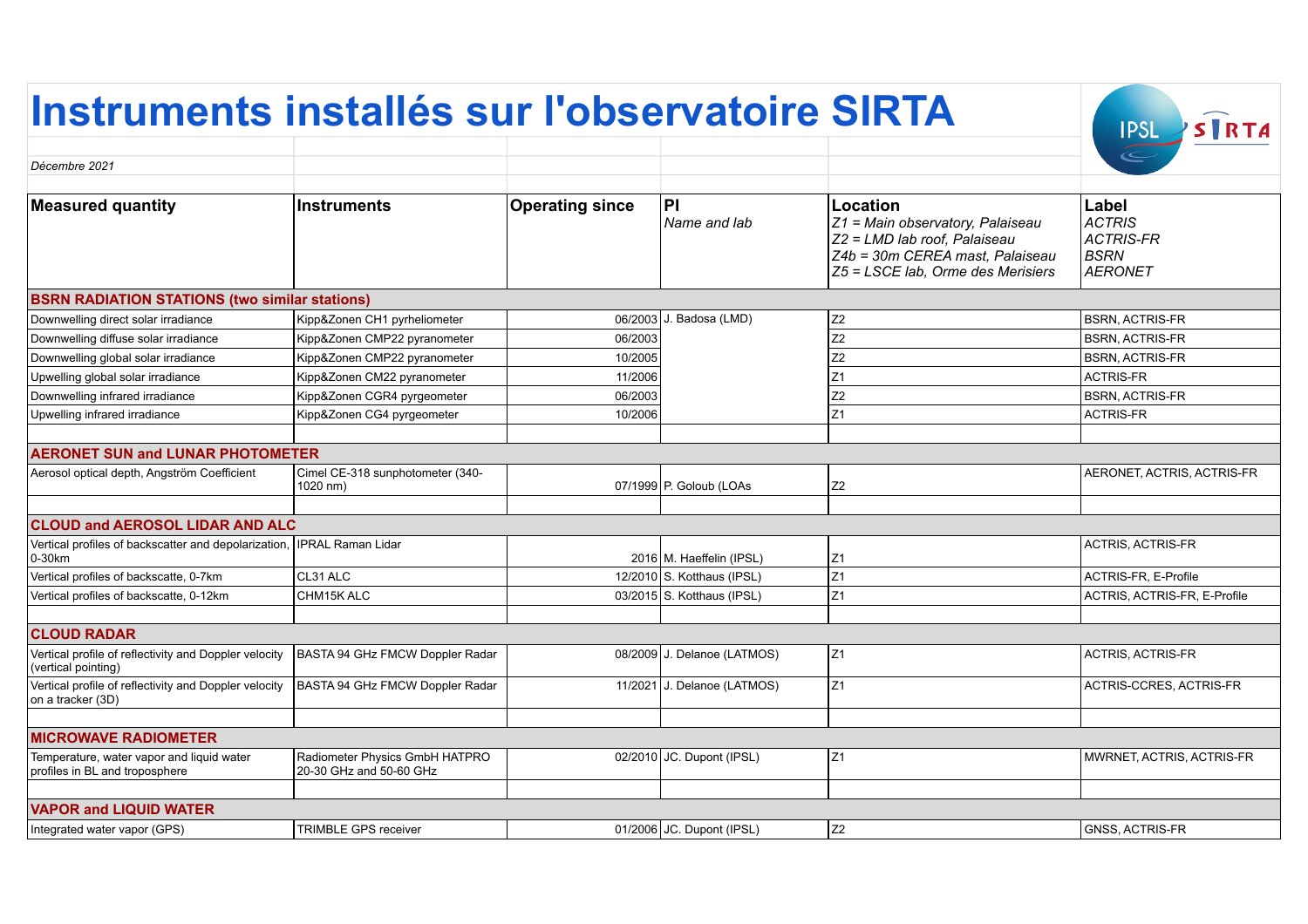## **Instruments installés sur l'observatoire SIRTA**

|                                                                   |                                                                        |                            |                           |                                                                                                                                                             | $\leq$                                                               |
|-------------------------------------------------------------------|------------------------------------------------------------------------|----------------------------|---------------------------|-------------------------------------------------------------------------------------------------------------------------------------------------------------|----------------------------------------------------------------------|
| Décembre 2021                                                     |                                                                        |                            |                           |                                                                                                                                                             |                                                                      |
|                                                                   |                                                                        |                            |                           |                                                                                                                                                             |                                                                      |
| <b>Measured quantity</b>                                          | <b>Instruments</b>                                                     | <b>Operating since</b>     | PI<br>Name and lab        | <b>Location</b><br>Z1 = Main observatory, Palaiseau<br>Z2 = LMD lab roof, Palaiseau<br>Z4b = 30m CEREA mast, Palaiseau<br>Z5 = LSCE lab, Orme des Merisiers | Label<br><b>ACTRIS</b><br><b>ACTRIS-FR</b><br>BSRN<br><b>AERONET</b> |
| Droplet size distribution                                         | DMT Fog Monitor 120                                                    | Winter 2010                | JC. Dupont (IPSL)         | Z1                                                                                                                                                          |                                                                      |
| Rain drop size distribution                                       | CIMEL DBS2 Disdrometer<br>OTT Parsivel 2                               | 01/08/2009<br>01/2018      | L. Barthes (LATMOS)       | Z1                                                                                                                                                          | <b>ACTRIS</b>                                                        |
| Water vapor and rain water isotopic content                       | Picarro                                                                |                            | 01/2015 F. Vimeux (LSCE)  | Z1                                                                                                                                                          |                                                                      |
|                                                                   |                                                                        |                            |                           |                                                                                                                                                             |                                                                      |
| <b>WIND PROFILERS</b>                                             |                                                                        |                            |                           |                                                                                                                                                             |                                                                      |
| Vertical profiles of CN2 and wind                                 | Remtech PA-2 sodar<br>Scintec SFAS                                     | 06/2009 - 2019<br>2019-now | E. Dupont (CEREA)         | Z1                                                                                                                                                          |                                                                      |
| Vertical profiles of CN2 and wind                                 | Degreanne UHF radar                                                    |                            | 06/2009 E. Dupont (CEREA) | Z1                                                                                                                                                          | E-profile                                                            |
| Vertical profiles of wind                                         | Leosphere Doppler Wind lidar WLS70                                     |                            | 06/2009 E. Dupont (CEREA) | Z1                                                                                                                                                          | <b>ACTRIS</b>                                                        |
|                                                                   |                                                                        |                            |                           |                                                                                                                                                             |                                                                      |
| <b>TURBULENT FLUX</b>                                             |                                                                        |                            |                           |                                                                                                                                                             |                                                                      |
| Latent and sensible heat fluxes, 2m                               | Licor Ll-7500, Sonic anemometer<br>(METEK, CSAT3)                      |                            | 2012 JC. Dupont (IPSL)    | Z1                                                                                                                                                          | <b>ACTRIS-FR</b>                                                     |
| Latent and sensible heat fluxes, 30m                              | Licor Ll-7200, Sonic anemometer<br>(METEK, GILL)                       |                            | 06/2015 JC. Dupont (IPSL) | Z1                                                                                                                                                          | <b>ACTRIS-FR</b>                                                     |
| Turbulent fluxes, 2-10-30m                                        | <b>METEK</b>                                                           |                            | 10/2006 E. Dupont (CEREA) | Z1, Z4b                                                                                                                                                     |                                                                      |
|                                                                   |                                                                        |                            |                           |                                                                                                                                                             |                                                                      |
| <b>IN-SITU THERMODYNAMIC PROFILES</b>                             |                                                                        |                            |                           |                                                                                                                                                             |                                                                      |
| Temperature and humidity profile (1-30m)                          | LICOR PT100<br>Vaisala HMP110                                          |                            | 09/2011 JC. Dupont (IPSL) | Z1                                                                                                                                                          |                                                                      |
| Wind profile, 0.4-7m                                              | Campbell AR100 & W200P                                                 |                            | 09/2016 JC. Dupont (IPSL) | Z1                                                                                                                                                          |                                                                      |
| Vertical profiles of pressure, temperature,<br>humidity, and wind | Modem M10 radiosondes launched<br>daily at 00 & 12 UTC by Météo-France |                            | 1999 F. Marin (MF)        | Trappes                                                                                                                                                     | <b>ACTRIS-FR, GRUAN</b>                                              |
|                                                                   |                                                                        |                            |                           |                                                                                                                                                             |                                                                      |
| <b>WEATHER SENSORS</b>                                            |                                                                        |                            |                           |                                                                                                                                                             |                                                                      |
| Temperature, 2m                                                   | Guilcor PT100                                                          | Z2, 07/2002<br>Z1, 11/2006 | JC. Dupont (IPSL)         | Z1, Z2                                                                                                                                                      | ACTRIS-FR                                                            |
| Relative Humidity, 2m                                             | Vaisala HP110                                                          |                            |                           |                                                                                                                                                             |                                                                      |
| Atmoispheric pressure, 1m                                         | Vaisala PTB330                                                         |                            |                           |                                                                                                                                                             |                                                                      |

**IPSL** STRTA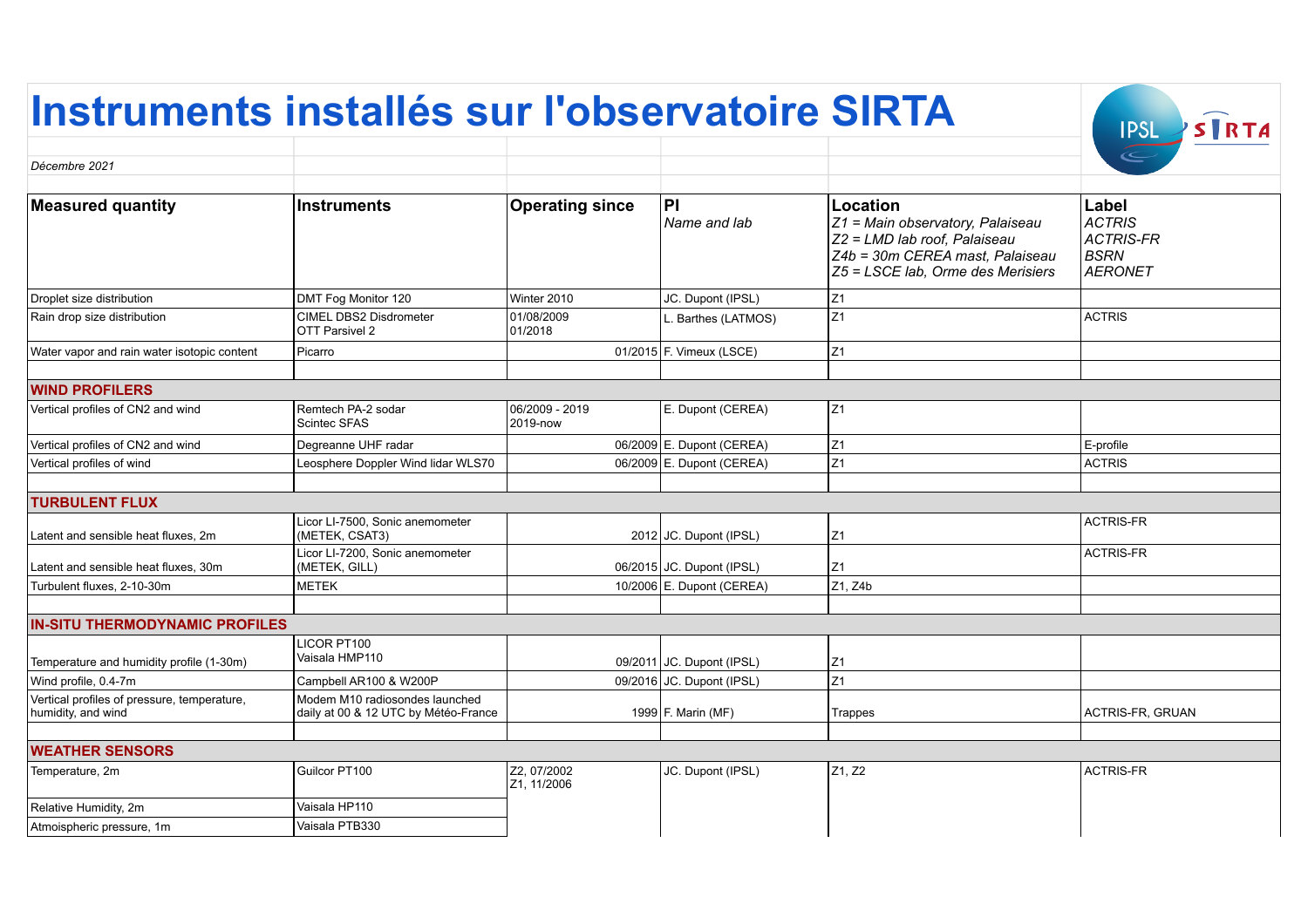## **Instruments installés sur l'observatoire SIRTA** IPSL STRTA *Décembre 2021*

| Decembre 2021                                                     |                                         |                        |                                |                                                                                                                                                      |                                                                      |
|-------------------------------------------------------------------|-----------------------------------------|------------------------|--------------------------------|------------------------------------------------------------------------------------------------------------------------------------------------------|----------------------------------------------------------------------|
| <b>Measured quantity</b>                                          | <b>Instruments</b>                      | <b>Operating since</b> | P <br>Name and lab             | Location<br>Z1 = Main observatory, Palaiseau<br>Z2 = LMD lab roof, Palaiseau<br>Z4b = 30m CEREA mast, Palaiseau<br>Z5 = LSCE lab, Orme des Merisiers | Label<br><b>ACTRIS</b><br><b>ACTRIS-FR</b><br><b>BSRN</b><br>AERONET |
| Solid and liquid precipitation                                    | Precis Mecanique Rain Gauge R3030       |                        |                                |                                                                                                                                                      |                                                                      |
| Wind speed and direction, 10m                                     | Campbell AR100 & W200P<br>Gill sonic 2D |                        |                                |                                                                                                                                                      |                                                                      |
| Soil temperature, surface to -100cm                               | Guilcor PT100                           |                        | 11/2006 JC. Dupont (IPSL)      | Z1                                                                                                                                                   |                                                                      |
| Soil humidity, -5 to -100cm                                       | Delta-T ThetaProble ML2X                |                        |                                |                                                                                                                                                      |                                                                      |
| Soil flux. -5 to -100cm                                           | Hukseflux HFP01SC                       |                        |                                |                                                                                                                                                      |                                                                      |
| Horizontal visbility at 4m                                        | Degreanne DF320                         |                        | 01/2010 JC. Dupont (IPSL)      | Z1                                                                                                                                                   | <b>ACTRIS-FR</b>                                                     |
| Horizontal visbility at 20m                                       | Vaisala PWD22                           |                        | 01/2013 JC. Dupont (IPSL)      | Z1                                                                                                                                                   | <b>ACTRIS-FR</b>                                                     |
|                                                                   |                                         |                        |                                |                                                                                                                                                      |                                                                      |
| <b>AEROSOL IN-SITU MEASUREMENT</b>                                |                                         |                        |                                |                                                                                                                                                      |                                                                      |
| Online PM1 Chemistry                                              | <b>ACSM</b>                             |                        | 2011 J.-E. Petit, CEA          | z5                                                                                                                                                   | <b>ACTRIS</b>                                                        |
| Absorption (Black Carbon) PM1                                     | <b>AE33</b>                             |                        | 2013 J.-E. Petit, CEA          | z5                                                                                                                                                   | <b>ACTRIS</b>                                                        |
| Scattering PM2.5                                                  | AURORA3000                              |                        | 2019 O. Favez, INERIS          | z5                                                                                                                                                   | <b>ACTRIS</b>                                                        |
| <b>Extinction PM2.5</b>                                           | <b>CAPS</b>                             |                        | 2021 O. Favez, INERIS          | z5                                                                                                                                                   | ACTRIS-FR                                                            |
| <b>Number Size Distribution PM1</b>                               | <b>SMPS</b>                             |                        | 2012 J.-E. Petit, CEA          | z5                                                                                                                                                   | <b>ACTRIS</b>                                                        |
| <b>Number Concentration</b>                                       | CPC 3750                                |                        | 2020 J.-E. Petit, CNRS         | z5                                                                                                                                                   | <b>ACTRIS</b>                                                        |
| Online Organic Carbon / Elemental Carbon PM1   TCA + AE33         |                                         |                        | 2021 O. Favez, INERIS          | z5                                                                                                                                                   | <b>ACTRIS-FR</b>                                                     |
| Offline Organic Carbon / Elemental Carbon PM2.5 Partisol + Sunset |                                         |                        | 2012 J.-E. Petit, CNRS         | z5                                                                                                                                                   | <b>ACTRIS</b>                                                        |
| Offline PM10 Chemistry                                            | <b>DA80</b>                             |                        | 2016 O. Favez, INERIS          | z5                                                                                                                                                   | <b>ACTRIS-FR</b>                                                     |
| Offline PM2.5 Chemistry                                           | Partisol                                |                        | 2012 O. Favez. INERIS          | z5                                                                                                                                                   | <b>ACTRIS</b>                                                        |
| PM1 Concentration                                                 | <b>TEOM FDMS</b>                        |                        | 2012 J.-E. Petit, CNRS         | z5                                                                                                                                                   | <b>ACTRIS-FR</b>                                                     |
| PM2.5 Concentration                                               | <b>TEOM FDMS</b>                        |                        | 2013 O. Favez. INERIS          | lz5                                                                                                                                                  | <b>ACTRIS-FR</b>                                                     |
| PM10 Concentration                                                | <b>TEOM FDMS</b>                        |                        | 2013 J.-E. Petit, CEA          | z5                                                                                                                                                   | <b>ACTRIS-FR</b>                                                     |
| PMx Mass Concentration                                            | <b>FIDAS</b>                            |                        | 2016 J.-E. Petit / R.S.E., CEA | z5                                                                                                                                                   | <b>ACTRIS-FR</b>                                                     |
|                                                                   |                                         |                        |                                |                                                                                                                                                      |                                                                      |
| <b>TRACE GASES IN-SITU MEASUREMENT</b>                            |                                         |                        |                                |                                                                                                                                                      |                                                                      |
| NO, NO <sub>2</sub>                                               | TELEDYNE 200UP                          |                        | 01/2013 V. Gros                | z5                                                                                                                                                   | <b>ACTRIS</b>                                                        |
| O <sub>3</sub>                                                    | TELEDYNE T400                           |                        | 01/2013 V. Gros                | z5                                                                                                                                                   | <b>ACTRIS-FR</b>                                                     |